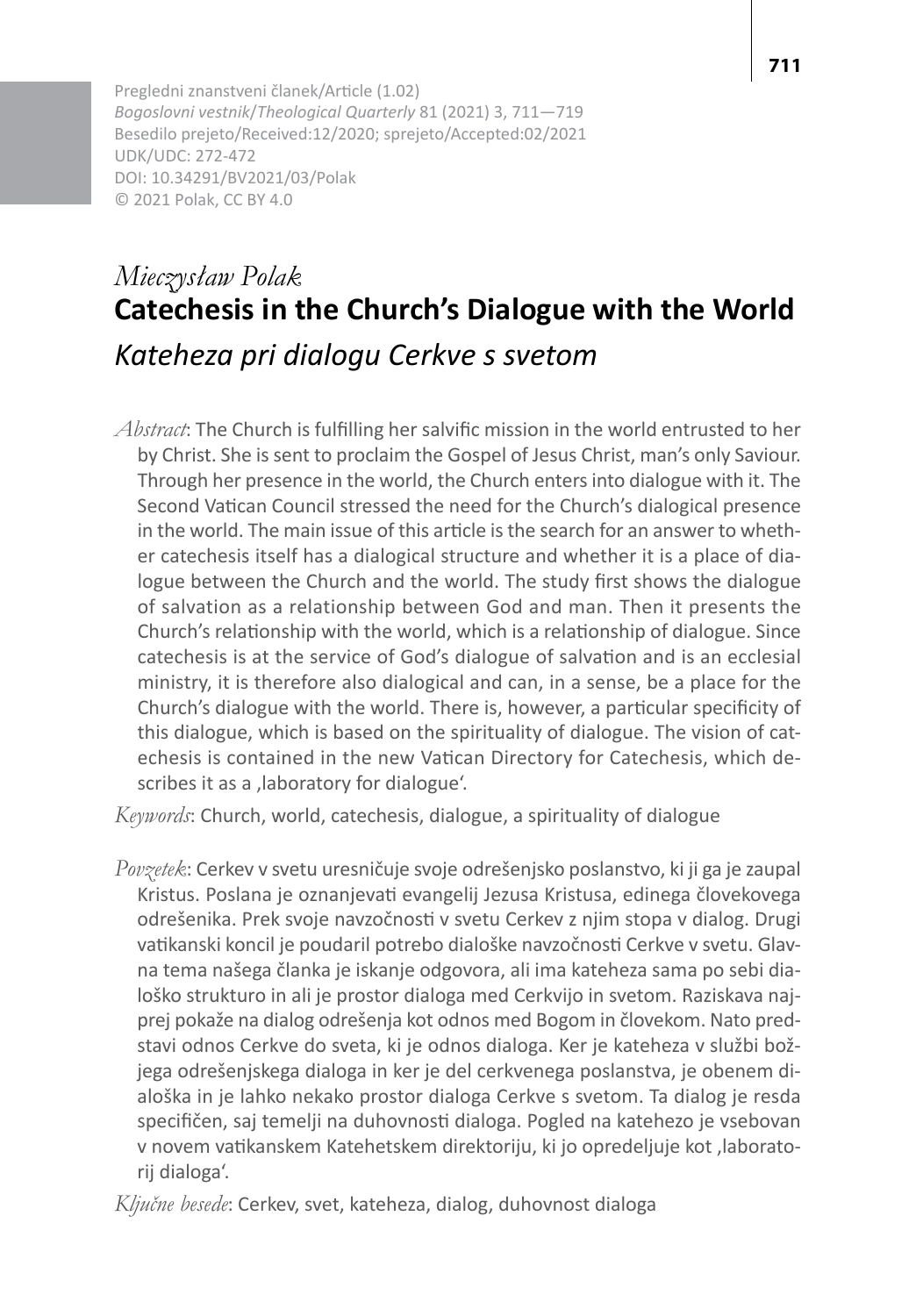### **1. Introduction**

Jesus established the Church in order to proclaim the Gospel to the world. Those who received it were incorporated into the community through the sacraments of Christian initiation. Living in the Church community, they participated in catechesis to deepen and develop their faith. One of the traditional definitions of catechesis says that it is »education of children, young people and adults in the faith, which includes especially the teaching of Christian doctrine imparted, generally speaking, organically and systematically, to initiate the hearers into the fullness of Christian life« (CT 18). The Church conducts catechesis in a specific cultural, social and religious context (Vodičar and Stala 2019, 1090–1091). Therefore, its understanding, forms and methods are adapted to these diverse contexts. The Directory for Catechesis (DC), published in 2000 by the Pontifical Council for Promoting the New Evangelization, presents catechesis as a dialogical event. This does not contradict the current understanding of catechesis. However, more than it has been the case in the Church's teaching so far, it emphasises the importance of dialogue in catechesis, no longer as one of the possibilities of conducting it, but as a principle that determines its identity. This article will first formulate two prerequisites that condition dialogue in Catechesis: Catechesis is at the service of God's dialogue of salvation and that the Church's presence in the world is dialogical. Then the specificity of the catechetical dialogue will be outlined and the meaning of the spirituality of dialogue will be presented. This spirituality determines the importance of catechesis in the Church's dialogue with the world.

## **2. God's Dialogue of Salvation**

The necessity of dialogue in catechesis arises first of all from the dialogical relationship between God and man. In the Dogmatic Constitution on Divine Revelation, the Second Vatican Council states: »It pleased God, in His goodness and wisdom, to reveal himself and to make known the mystery of his will /... /. Through this revelation, the invisible God, out of the abundance of His love, speaks to men as friends.« (DV 2) Revelation is, therefore, an encounter and dialogue between God and man.

Faith, being a response to God's revelation, is also dialogical. »Faith is a gift of God and a supernatural virtue that can be born in the depths of the soul as a fruit of grace and a free response to the call of the Holy Spirit, who moves the heart to conversion and directs it to God /... /« (DC 19) Faith is ultimately expressed in the dialogue of love to which God enables. »Jesus, in giving himself totally faithfully to the fulfilment of the Father's will, reorients humanity back to God. Christ restores humanity to the glory of the Father since in him and through him the human being receives God's gift that makes him able to respond to divine love with the loving surrender of his own existence.« (Brugarolas 2020, 561)

This unique relationship between God and man is the basis of the pastoral principle known as the dialogue of salvation. God plays the leading role in this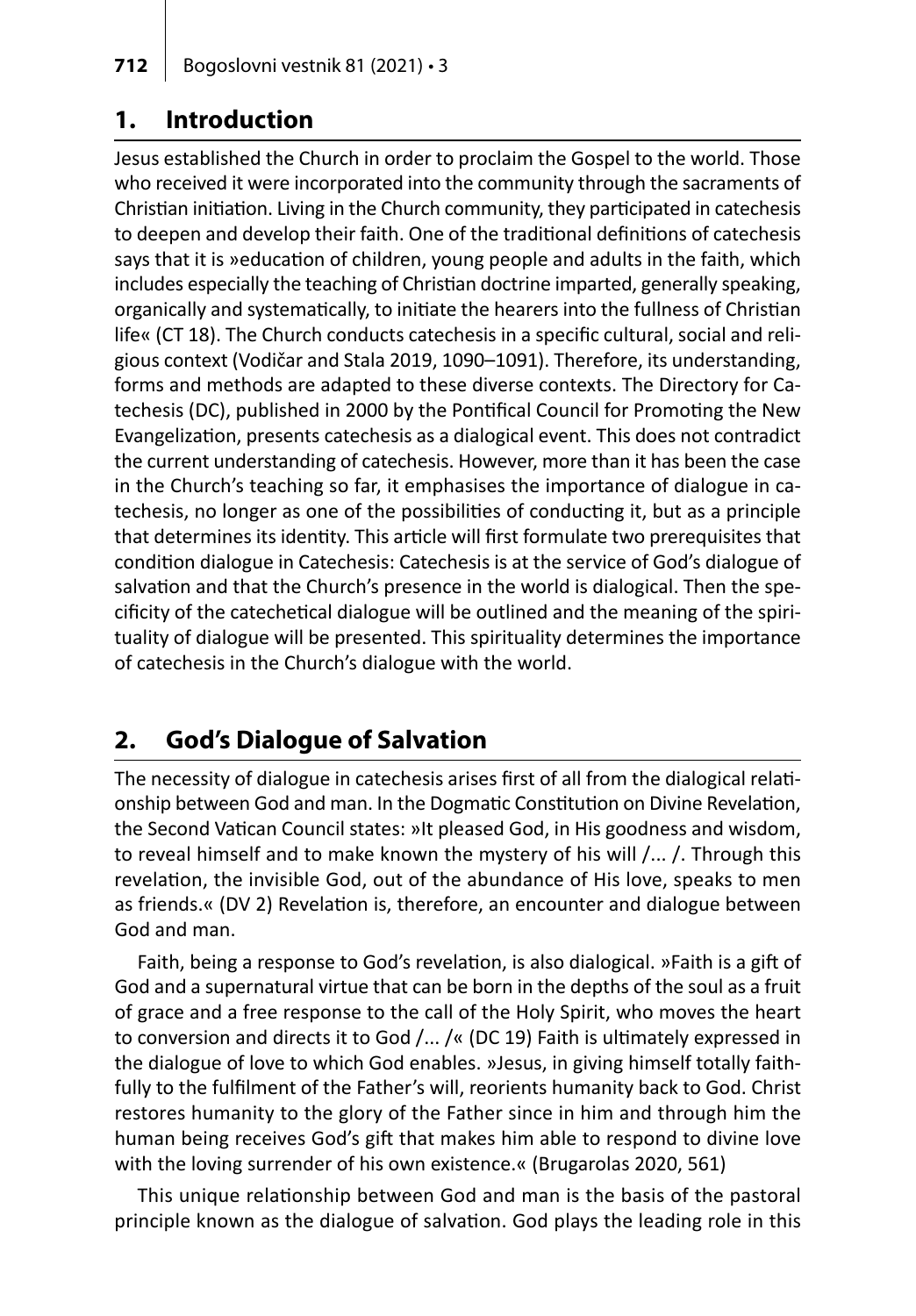dialogue because He saves and sanctifies (Polak 2012, 241–245). Catechetical dialogue serves only to help deepen or discover the dialogical redemptive relationship between man and God. Its basis is God, who imparts Himself unconditionally and a man who, in his freedom, can take up or reject God's initiative (Stegu 2020, 429–430).

The dialogue of salvation is a specific type of conversation that God the Father initiated and established with man through Jesus Christ in the Holy Spirit (ES 71). Including the principle of the dialogue of salvation in catechesis is primarily expressed in an appropriate pastoral attitude (Dajczak 2001, 40–41). It is manifested by the availability of a catechist, creating appropriate opportunities for interpersonal communication, shaping an atmosphere of trust, and the ability to listen correctly, consisting in reaching the other person without fear and in freedom and offering complete disposal. As Pope Francis teaches: »Only through such respectful and compassionate listening can we enter on the paths of true growth and awaken a yearning for the Christian ideal: the desire to respond fully to God's love and to bring to fruition what He hassown in our lives.« (EG171) Equally important is patience and gradualness, and the awareness that the fruits of a pastoral encounter are ultimately God's grace. In this context, Francis speaks of an appropriate 'openness of heart' which, in communication with another man, enables closeness »without which genuine spiritual encounter cannot occur« (EG 171). The family plays an essential role in shaping such an attitude of dialogue (Slatinek 2017, 328–330).

In Jesus' attitude, we discover that the thought of forcing anyone to enter into the dialogue of salvation was something utterly alien to Him. He directed an, appeal' toward man which, »true, imposed a serious obligation on those toward whom it was directed, but it left them free to respond to it or to reject it« (ES 75). Every person has their own story of life with God, and their experience of God is a deeply personal event into which a catechist can introduce man. A catechist can help experience this event but eventually must withdraw to let God speak and grow in this event. This kind of a catechetical (pastoral) dialogue is defined by Francis as a certain ,art of accompaniment', into which the Church will have to initiate priests, religious and laity, and »which teaches us to remove our sandals before the sacred other« (Exod 3:5) (EG 169). The above principle is fundamental in the context of contemporary cultural and social trends that characterise deep individualistic tendencies: »The culture of individualism is reflected in the characteristic of the dominant trends of contemporary Western society such as consumerism, popular culture: mass society goes hand in hand with individualism.« (Bahovec 2015, 339)

Therefore, catechesis is a dialogical event because it is at the service of the dialogue of salvation God conducts with man. The Directory for Catechesis formulates this thesis as follows: »catechesis is inspired by the pedagogy of God already described here. As a result, it becomes a pedagogical activity at the service of *the dialogue of salvation* between God and man.« (DC 165)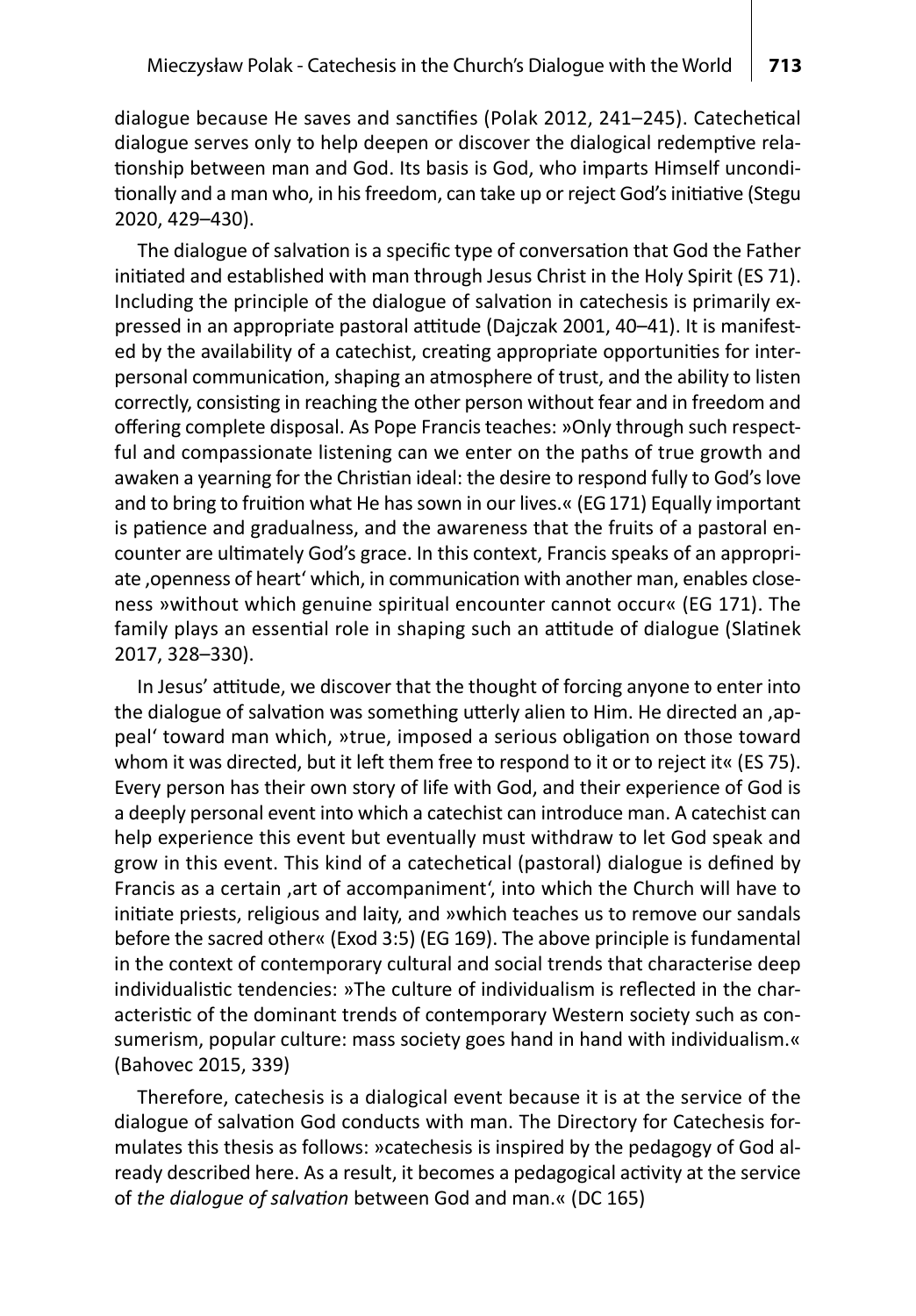### **3. Dialogical Presence of the Church in the World**

Pope Paul VI, in his encyclical Ecclesiam suam, indicated a great variety of ways in which relationships between the Church and the world could be effective.

He stated:

»The Church could perhaps justifiably reduce such contacts to a minimum, on the plea that it wishes to isolate itself from secular society. It might content itself with conducting an inquiry into the evils current in secular society, condemning them publicly, and fighting a crusade against them. On the other hand, it might approach secular society with a view to exercising a preponderant influence over it and subjecting it to a theocratic power. But it seems to us that the sort of relationship for the Church to establish with the world should be more in the nature of a dialogue, though theoretically other methods are not excluded.« (ES 78)

Pope Paul VI's statement expresses the message of dialogue sent to the world by the Second Vatican Council (Bahovec 2015, 341). The new Directory for Catechesis, apparently without any doubt or caution, indicates dialogue to fulfil the evangelising mission of the Church. It says: »In the process of evangelisation, the Church /.../ approaches everyone in the attitude of solidarity, sharing and dialogue, thus *bearing witness* to a new way of life.« (DC 31)

God's dialogue of salvation determines the nature of the Church's presence in the world. We read in the Directory for Catechesis: »In the school of the miraculous *dialogue of salvation*, which is a revelation, the Church understands herself better and better as the one called to dialogue with people of her time. The Church should enter into dialogue with the society in which she lives. Thus, the Church takes the form of the word, message and dialogue.« (DC 53) The Church's dialogical relationship with the world is rooted in the Mystery of the Incarnation in which »Jesus enters into an inner dialogue with man, and it is from this dialogue that it assumes its form, taking on its qualities« (DC 53).

The above statement applies to the relationship between the Church and the world. Does it, however, also apply to catechesis? There is no doubt about it. Catechetical activity is one of the forms of the Church's presence globally, its dialogical presence. The Directory for Catechesis puts it in this way: »At the time of new evangelisation, the Church wishes catechesis to emphasise this *dialogical style*, in order to show the face of the Son who, as in the case of the Samaritan woman at the well, stops to talk to each person and gently lead him to discover the living water (Jn 4:5-42) .« (DC 54)

### **4. The Specificity of a Catechetical Dialogue**

Catechesis is, therefore, a space for dialogue. It is true that »the very etymology of the term catechesis indicates the necessity to enter into dialogue between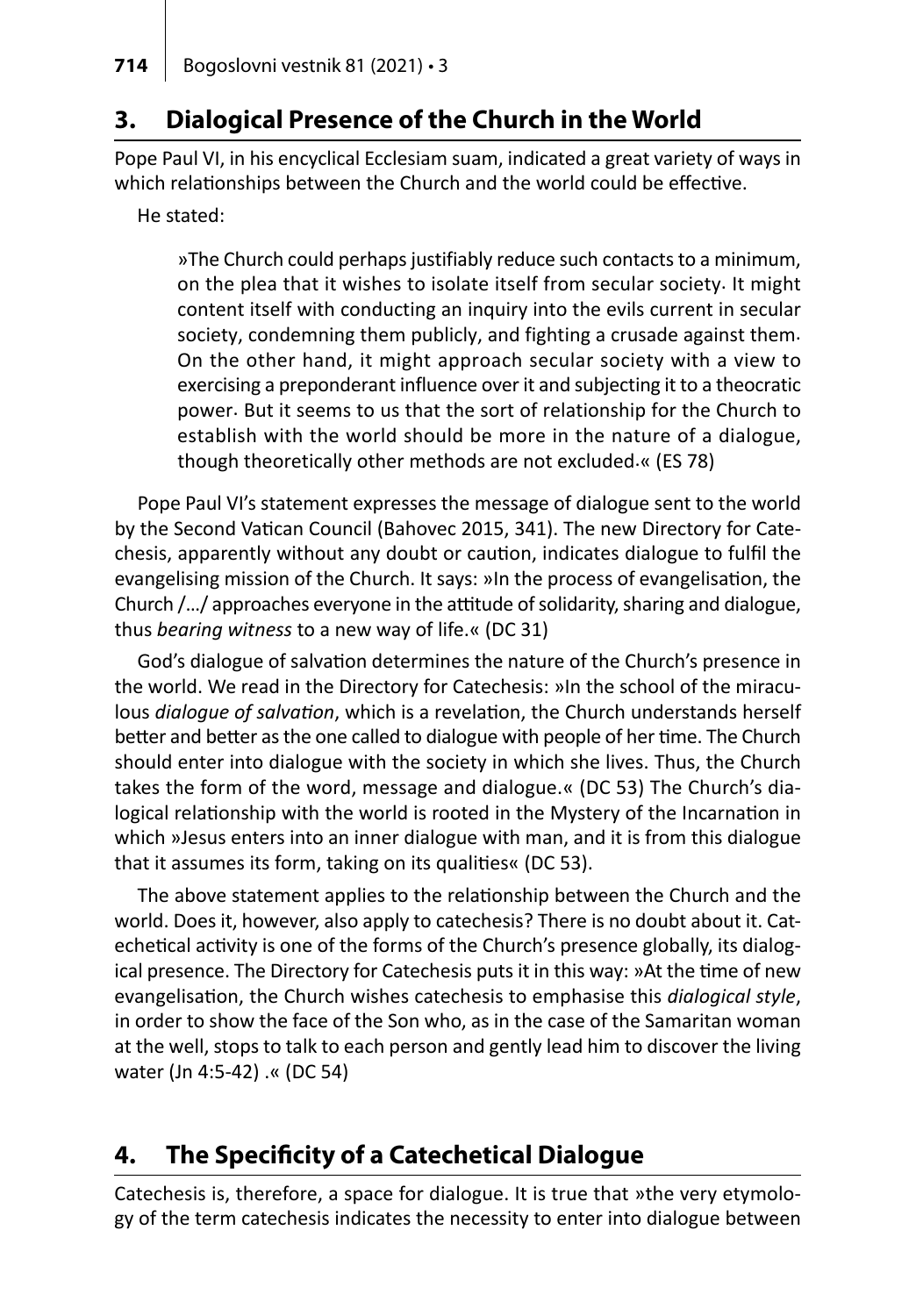a catechist and the catechised. This conversation is both an attempt to discover the truth of salvation in front of the catechised, and also serves a catechist to penetrate better the mysteries of faith« (Tomasik 2009, 62), and »the instruction, which is catechesis, is not only one-sided as a lecture but is also realised through dialogue, asking questions and providing answers« (John Paul II 1987, 13–14). Hence, catechesis cannot impose the truth but should refer to freedom (DC 59).

However, it is in catechesis that the truth is preached. The purpose of the proclamation of the truth is a conversion from sin and leading to communion with Christ and the Church. For this reason, dialogue can never replace or weaken the preaching of the truth. Genuine dialogue serves the purpose of transmitting this truth and realising it through the measuresleft by Christ to the Church in pastoral care (Przybyłowski 2009, 48). Dialogue in catechesis is supposed to convey the truth. However, it also does not exclude seeking it in dialogue because »the truth reveals itself as an interpersonal event among people who open up to each other, to the world, to God. This openness triggersthe ability to perceive oneself, others and culture from a different perspective and to evaluate - oneself, others, and culture - according to various criteria« (Kawecki 2009, 269).

Truth and dialogue are not mutually exclusive, although dialogical communication does not always lead to the ultimate discovery of the truth. Becoming sensitive to the truth, the sincere desire to discover the truth, the will to adhere to it, and the willingness to serve it are great lessons in preparing for dialogue. The very pursuit of the truth is, in a sense, a way of discovering it. Therefore, it is essential to shape an openness and arouse the desire to get to know the truth in conducting a catechetical dialogue. A unique role in this respect is to be played by the school, a , sacred space' of seeking answers to the meaning of life and its secrets (Polak 2015, 414–416).

However, catechesis cannot be understood solely as a dialogue that expresses an attitude of constant search. We read in the adhortation *Catechesi tradendae*: »Certain contemporary philosophical schools, which seem to be exercising a strong influence on some theological currents and, through them, on pastoral practice, like to emphasise that the fundamental human attitude is that of seeking the infinite, seeking that never attains its object. In theology, this view of things will state very categorically that faith is not a certainty but questioning, not clarity but a leap in the dark.« (CT 60)

Taking into account the above relationships between dialogue and catechesis, it can be stated that both school teaching of religion and catechesis constitute an appropriate place of education for the attitude of dialogue because

»/… / teaching religion and catechesis are a very important and essential place of education for this attitude. First, they provide a proper environment for shaping the awareness of one›s own identity. They also provide important information in the range of knowledge about cultural and religious diversity, about the need for interreligious and interfaith dialogue. Increasingly frequent contacts with followers of other religions or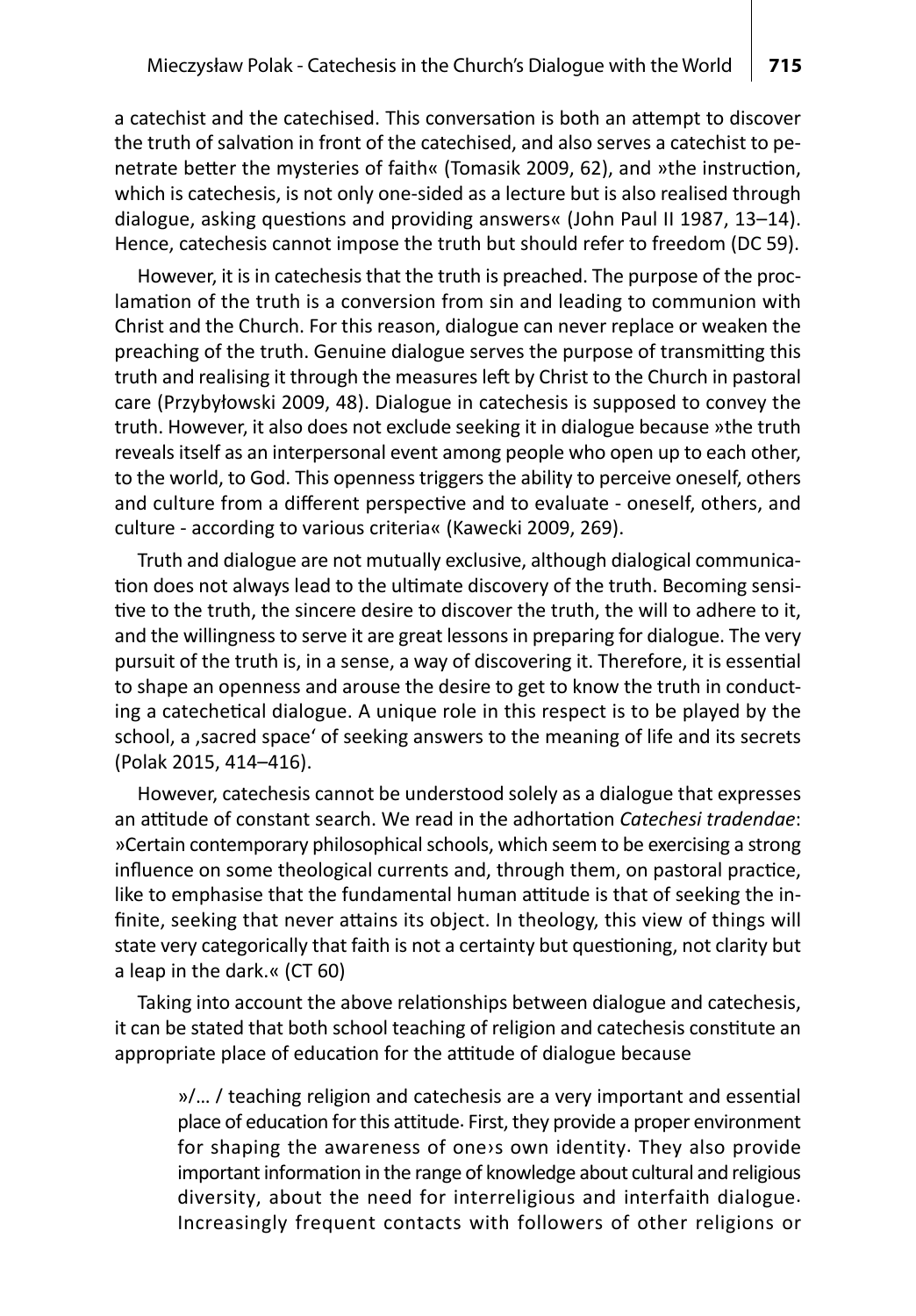#### **716** Bogoslovni vestnik 81 (2021) • 3

denominations are becoming an opportunity to acquire the skills of dialogue and tolerance. Education for dialogue and tolerance is, after all, an essential element of the education of young people carried out at school, especially during religion lessons or catechesis.« (Bagrowicz 2006, 247)

School and parish catechesis are, therefore, a kind of ,laboratory of dialogue'. We read in the Directory for Catechesis:

»Church catechesis is an authentic, laboratory' of dialogue because, in the depths of each person, it encounters vitality and complexity, desires and searches, limitations and sometimes errors of societies and cultures of the contemporary world. Therefore, catechesis should also engage in a pastoral dialogue without relativisms, a dialogue that does not negotiate its Christian identity but wishes to reach the heart of another person, other people who are different from us and sow the seeds of the Gospel there.« (DC 54)

A particular space of this ,laboratory of dialogue' can be constituted by teaching religion at school. Since both student believers, students who are lukewarm in their faith and student non-believers usually participate, it opens up broad perspectives for dialogue in religion lessons. A religious lesson reflects the diversity of personal, cultural and religious attitudes representative of society. Thus, it becomes a meeting place, an opportunity to initiate and deepen a multidimensional dialogue that does not contradict the necessity to achieve the primary goal of catechesis, which is to inspire confidence in faith. Dialogue during religion lessons at school is possible and necessary, although it is not its primary goal (Tomasik 2009, 66).

### **5. Catechetical Spirituality of Dialogue**

In a dialogue in catechesis, the spirituality (culture) of dialogue should be given primacy over the methods or techniques of dialogue. Knowing or even mastering the methods and techniques of dialogue will not ensure the formation of an attitude of dialogue as this requires an authentic spirituality, mentality, or culture of dialogue, because »a culture of genuine dialogue is a way that enables genuine encounters between people and cultures, encourages creativity and thus empowers people« (Bahovec 2020, 890). What is also valid with dialogue is the principle formulated by John Paul II in the Apostolic letter Novo millennio ineunte in the context of promoting the communion character of church communities. Concerning the culture of dialogue, it can be described as follows: Before we start planning specific educational undertakings, a new culture or a spirituality of dialogue should be promoted, emphasising its importance as an educational principle wherever a person and a Christian are formed, where altar ministers, priests and consecrated persons are trained, wherever families and communities are being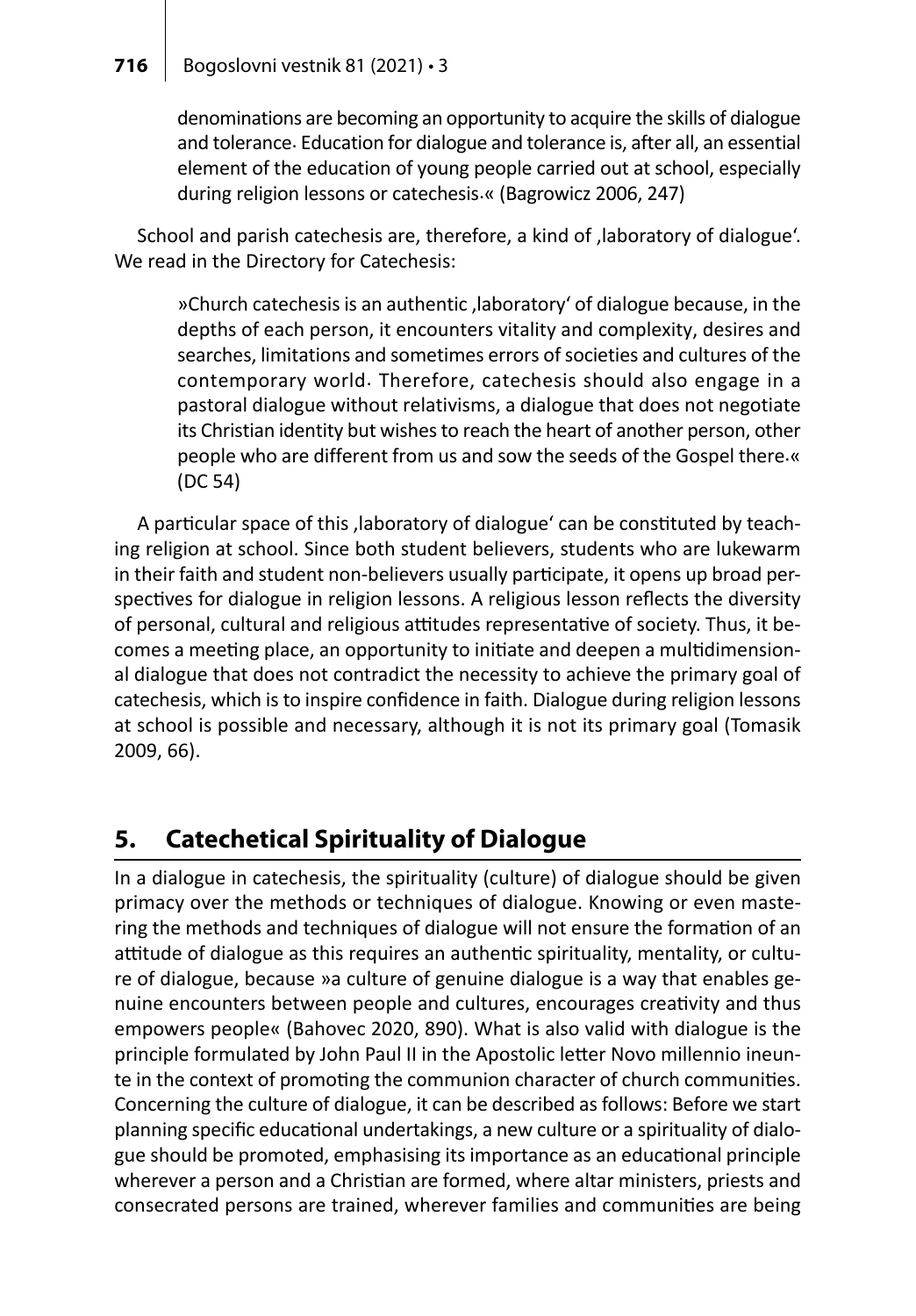built up. Let us have no illusions: without such a culture (spirituality) of dialogue, new educational programmes or various methods and means of dialogue will not achieve much. Dialogue with their help will serve a minimal purpose (NMI 43).

The necessary condition for applying the method of dialogue is to adopt the attitude of dialogue. It is expressed in readiness to open up to understanding, closeness, and cooperation concerning the environment and each person, regardless of age, origin, nationality, race, or religion (Dziekoński 2009, 75). The catechetical task is to shape the spirituality or culture of dialogue. It is a challenge closely related to the attitude of a catechist. Only a catechist who shapes the culture or spirituality of dialogue in him/herself and introduces its principles into the catechetical process and meeting can shape the dialogue in the catechised. Authentic dialogue is the principle of the meeting:

»An authentic contact requires true dialogue! The dialogue can occur when people recognise our interconnectivity (personal principle) and the merits of the cultural communities. So, we can say that the quest for dialogue is at the same time a striving for a real personal principle and personalisation (not individualisation) and developing true mutual *Gemein*schaftlike interpersonal relationships, not merely a contractual society, but a communal spirituality and a culture of fraternity.« (Bahovec 2015, 344)

Shaping the culture of dialogue is a slow process and requires a great deal of educational work because it is not about acquiring competencies or skills, but about changing mentality:

»One cannot change the mentality and deeply entrenched attitudes by some ordinance or administrative injunction. This requires fundamental organic work which, through education not only in the family and school but also through the proper atmosphere of social life, shapes appropriate attitudes and organises the hierarchy of values.« (Bagrowicz 2006, 231)

Besides the proper attitude, catechesis educates people to adopt dialogue by shaping appropriate intellectual and moral competencies. Appropriate intellectual and moral dispositions are the basis of the culture of dialogue. The following dispositions are critical here: honesty, sincerity, truthfulness, patience, prudence, reliability and gentleness. They require self-abnegation, life asceticism and work on oneself, values that do not always characterise a young person's attitude. Human limitations also hamper dialogue not only in moral but also in intellectual and emotional spheres. It is mainly about dogmatism, relativism and shyness, suspicion, and distrust. These limitations constitute a severe obstacle in dialogue (Polak 2015, 418–419).

The proper educational concept that enables dialogue in catechesis is the pedagogy of dialogue. It wants to open up space for a man to shape a proper worldview and life in a pluralist society. Indeed, catechesis, especially for adults, »should support the formation of the distinguishing features of a Christian who is mature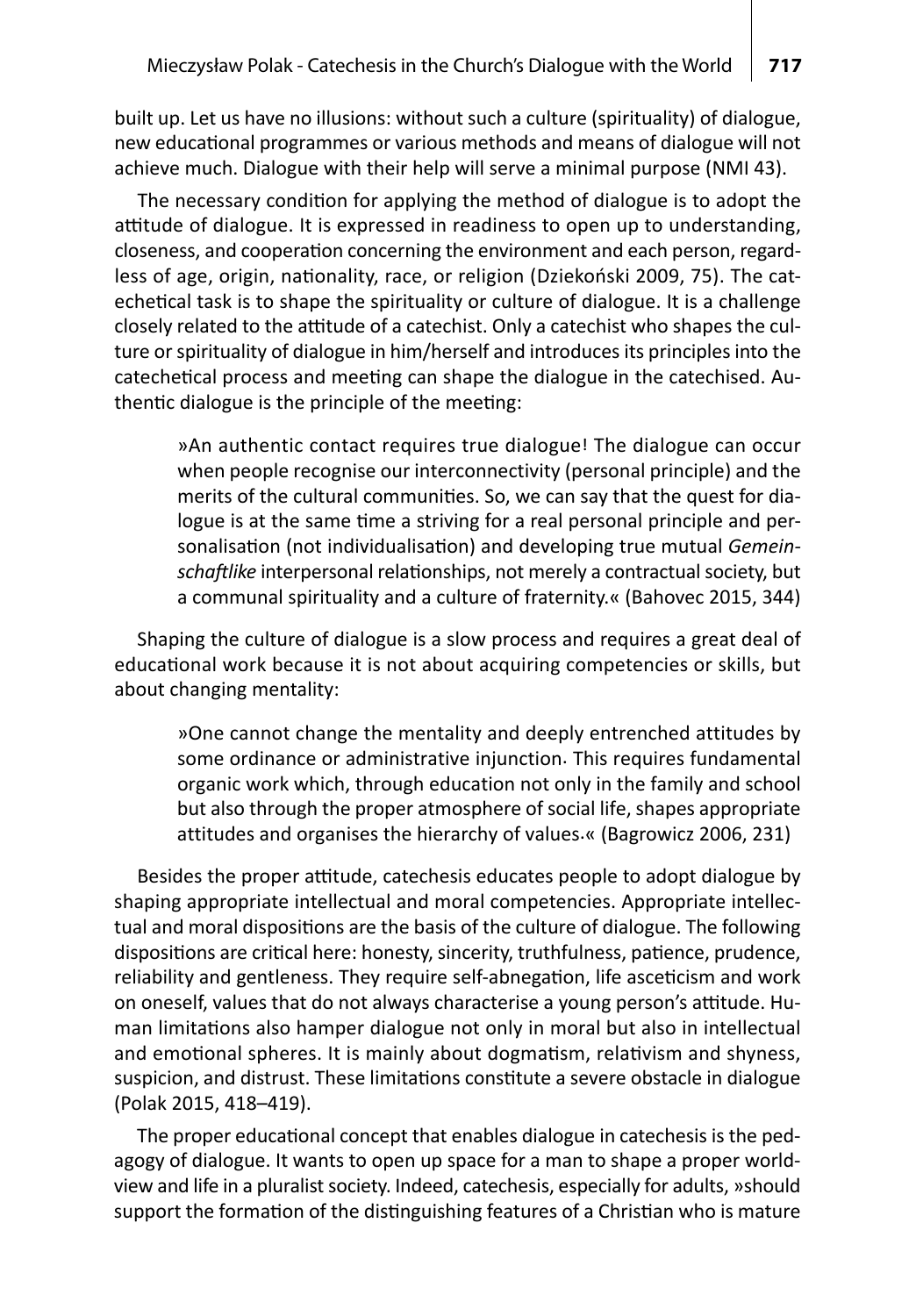in faith, a disciple of the Lord Jesus, in the bosom of a Christian community capable of going outward, that is, incorporated into the social and cultural reality in order to exercise faith and build the kingdom of God« (DC 261).

### **6. Conclusion**

Thanks to the dialogue conducted in it, catechesis wants to educate people for tolerance without imposing any worldview on others. It also wants to lead to actions to create a fraternal society to make the world space for thinking and living. The pedagogy of dialogue leads to the strengthening of personal identity. It promotes ,dialogical teaching', emphasises the great importance of a good atmosphere during catechesis (atmosphere of dialogue, climate of dialogue), shows the fundamental importance of the teacher's attitude, supports the formation of conscience focused on action and promotes dialogue with contemporary culture (Bagrowicz 2006, 239–243).

However, dialogue with contemporary culture is certainly not easy. In liberal democratic societies, which are pluralistic, many social, cultural, and religious groups have very different values and sometimes conflict with each other. In this context, a critical task is to look for an appropriate language of dialogue, which would express certain neutrality towards the views of others while at the same time shifting one's views. This opens up a space for an , engaged dialogue model', a part of presenting one's values and beliefs. Dialogue cannot be neutral but should encourage parties to engage (Strahovnik 2017, 271–274; Prijatelj 2017, 304–305).

The premises presented above, formulated in individual parts of the thesis, allow for the conclusion that catechesisfulfils a significant function in shaping the dialogical attitude of the Church towards the world. It is both a space for the intra-church dialogue and the Church's dialogue with the world, a specific ,laboratory of dialogue'.

### **Abbreviations**

- **CT** John Paul II 1979 [Exhortation Catechesi tradendae].
- **DC** The Pontifical Council for Promoting the New Evangelization 2020 [Directory for Catechesis].
- **DV** Second Vatican Council 1964 [Dei verbum].
- **EG** Francis 2013 [Evangelii Gaudium].
- **ES** Paul VI 1964 [Ecclesiam suam].
- **NMI** John Paul II 2001 [Novo millenio ineunte].